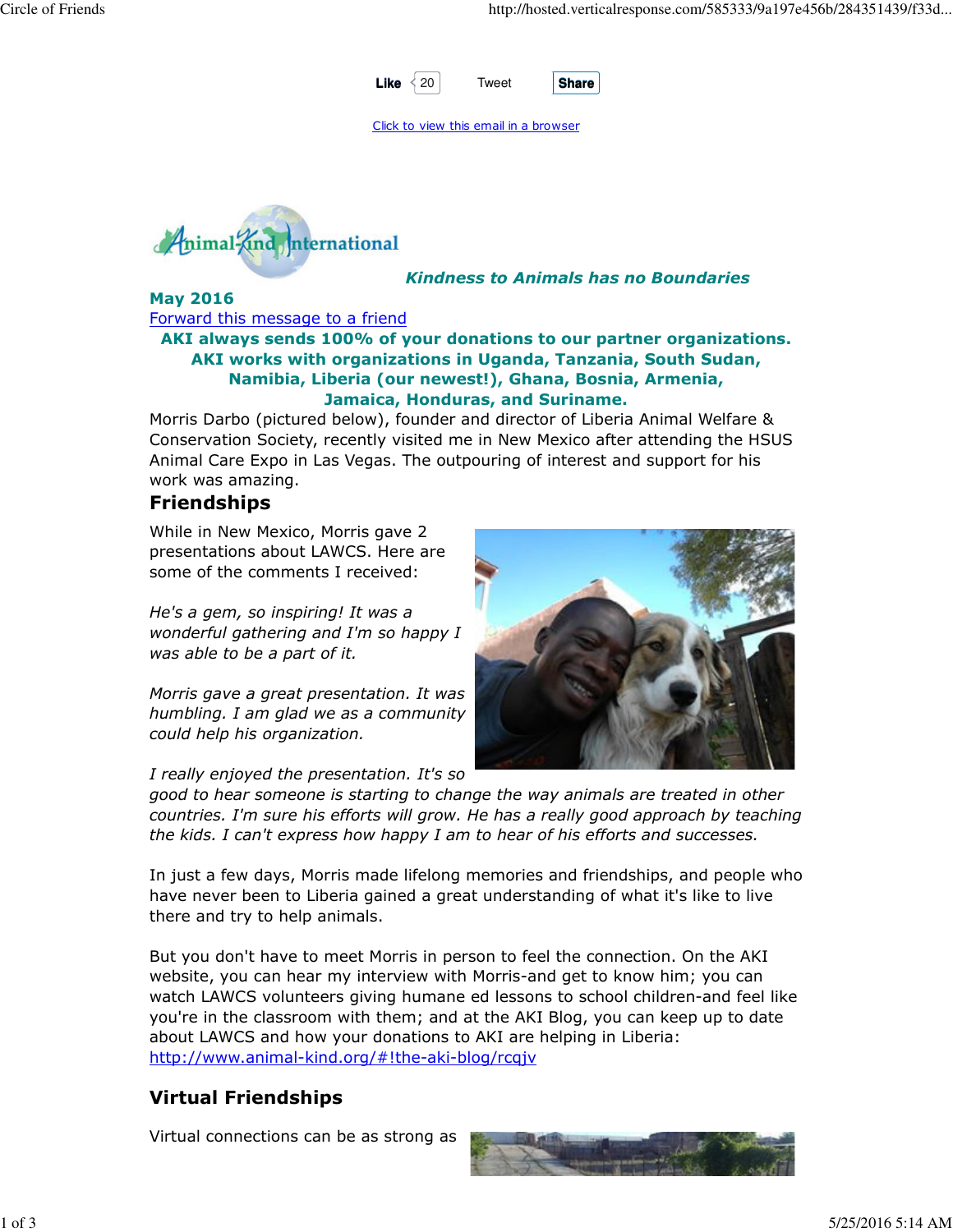in-person ones. One long time AKI supporter wrote:

I'm sending something to help, not only for food but just as importantly, to show Nune she is not alone, not forgotten.

This virtual friendship-linking New York to Yerevan-has gone such a long way in helping Save the Animals-Armenia



(photo: Nune, founder and director of SAA with just a few of the 220 SAA shelter dogs, May 11, 2016).

We say on our website, GET TO KNOW OUR PARTNER ORGANIZATIONS, AND YOU'LL UNDERSTAND WHY WE FEEL SO STRONGLY THAT THEY DESERVE OUR SUPPORT. Get to know Nune-you can begin on AKI's website-and you'll see why SAA needs and deserves our support:

http://www.animal-kind.org/#!armenia--save-the-animals/vs7nh

### We made a new friend.

Thank you Debra Denker, friend of AKI, for this beautiful article in the online publication, Voices for Biodiversity. It's informative and a great read: http://voicesforbiodiversity.org/articles/animal-kindness-beyond-borders

## Friends in Namibia, Friends in Uganda

Sure, meeting someone face-to-face means so much, as this note from an AKI supporter shows:

I am glad the money goes to USPCA directly. I am thrilled to be able to help Alex and his team in this way as they did a lot for me. He even let me take my 5th grade class there for the day to promote proper animal care. (Get to know Uganda SPCA: http://www.animal-kind.org/#!ugandasociety-for-the-protection-and-ca/r1agv)



But virtual friendships can be just as close, as you can see from this email from an AKI supporter, who regularly designates Namibia's Have A Heart for her donations:

The pictures of the people and their animals are priceless. Geesche's message about her work really touched my heart. Thank you for sending that. I am so happy to play a little part in helping Geesche and Have A Heart. I know my donation is really making a difference.

Get to know Geesche (pictured above), Have A Heart, and see the impact that AKI donors have had on her and HAH's work at this link, where Geesche wrote a note